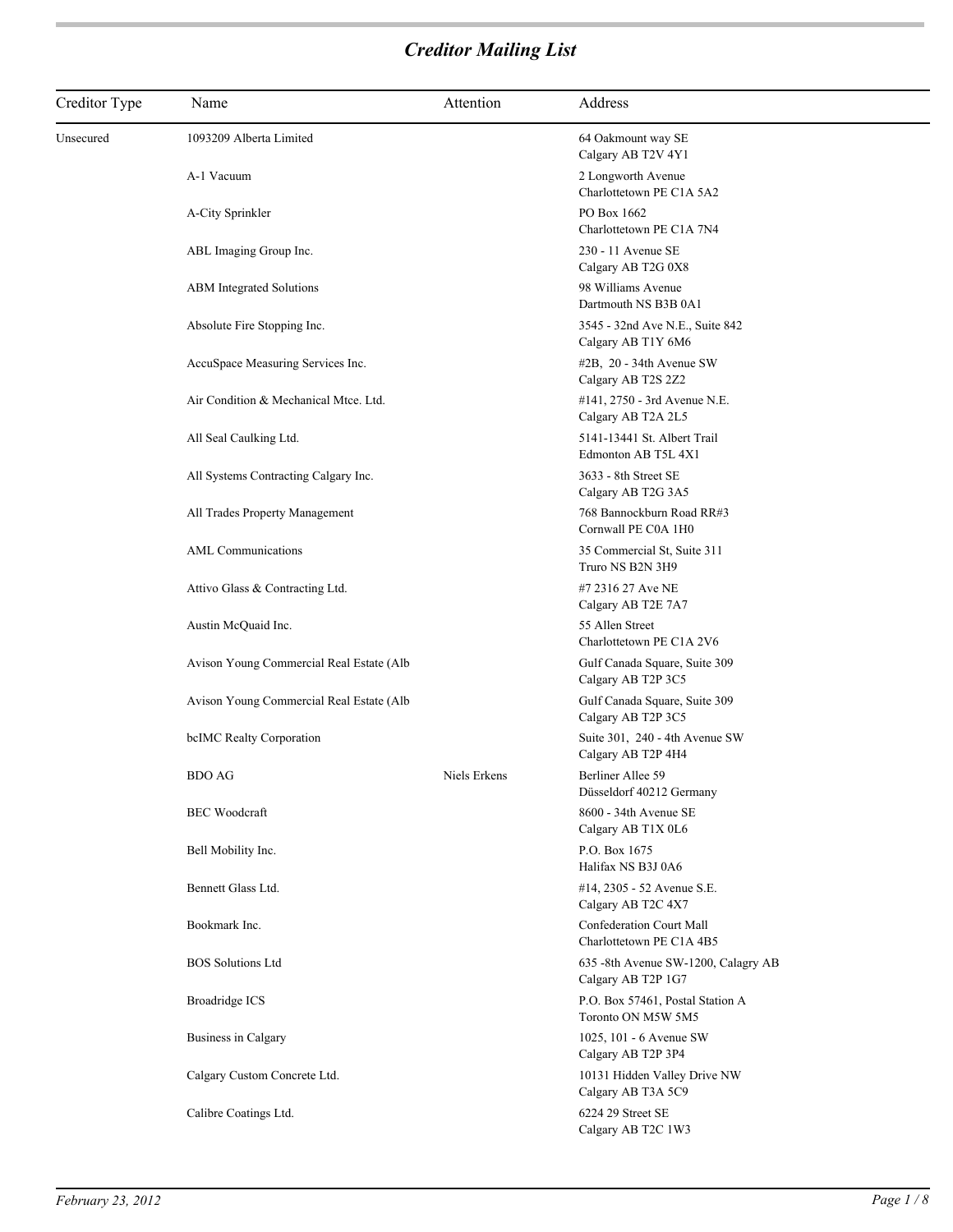| Creditor Type | Name                                     | Attention                             | Address                                                                    |
|---------------|------------------------------------------|---------------------------------------|----------------------------------------------------------------------------|
| Unsecured     | CalPol General Painting Ltd.             |                                       | Box 72177, RPO Glenmore landing,<br>1600 - 90 Ave SW<br>Calgary AB T2V 5H9 |
|               | Canada Revenue Agency                    |                                       | Technology Centre 875 Heron Road<br>Ottawa ON K1A 1B1                      |
|               | Canadian Envirotec Inc.                  |                                       | 12 Chippewa Road<br>Sherwood Park AB T8A 3Y1                               |
|               | Canadian Hotel Supply                    |                                       | 100 South Milwaukee Avenue<br>Vernon Hills IL 60061-4305 USA               |
|               | Canadian Tubular Services                |                                       | 635 -8th Avenue SW-1200<br>Calgary AB T2P 1G7                              |
|               | Canadian Tubular Services                |                                       | 635 -8th Avenue SW-1200, Calagry AB<br>Calgary AB T2P 1G7                  |
|               | Cassells Brock & Blackwell LLP in Trust  |                                       | 36 Toronto Street, Suite 500<br>Toronto ON M5C 2C5                         |
|               | CE Franklin Ltd.                         |                                       | 635 -8th Avenue SW-1800<br>Calgary AB T2P 1G7                              |
|               | CE Franklin Ltd.                         |                                       | 635 -8th Avenue SW-1800, Calagry AB<br>Calgary AB T2P 1G7                  |
|               | Centron Construction Corporation         |                                       | 175, 4639 Manhattan Road SE<br>Calgary AB T2G 4B3                          |
|               | Cheap Hauling Ltd.                       |                                       | Box 10, Site 3, RR 1<br>High River AB T1V 1N1                              |
|               | Churchill Estates CCN #713076            |                                       | 1414 - 8th Street S.W. #400<br>Calgary AB T2R 1J6                          |
|               | CIBC Mellon T46205                       |                                       | P.O. Box 46205 Station A<br>Toronto ON M5W 4K9                             |
|               | Circor Energy Products Canada            |                                       | 308-4th Avenue SW-2500<br>Calgary AB T2P 0H7                               |
|               | Circor Energy Products Canada            |                                       | 308-4th Avenue SW-26th Floor<br>Calgary AB T2P 0H7                         |
|               | City of Calgary                          |                                       | P.O. Box 2100, Station M<br>Calgary AB T2P 2M5                             |
|               | City of Charlottetown                    | c/o David W. Hooley -<br>Cox & Palmer | P.O. Box 486<br>Charlottetown PE C1A 7L1                                   |
|               | CNW Group                                |                                       | 20 Bay Street Waterpark Place, Suite 1500<br>Toronto ON M5J 2N8            |
|               | Colliers International Realty Advisors I |                                       | 1000, 335 8th Avenue SW<br>Calgary AB T2P 1C9                              |
|               | Computer Resource Charlottetown          | Tim Jenkins                           | P.O. Box 251<br>Charlottetown PE C1A 7K4                                   |
|               | Cougar Contractors                       |                                       | 6227-2nd Street SE #124<br>Calgary AB T2H 1J5                              |
|               | CP Construction Corporation              |                                       | 175 4639 Manhattan Rd. SE<br>Calgary AB T2G 4B3                            |
|               | CPNA Inc. (2967-6822 Québec Inc.)        | Lorne Grey                            | 3100 Harwood Blvd. Unit 40<br>Vaudreuil QC J7M 8P2                         |
|               | Cudmore Hospitality Consulting Inc.      |                                       | 2 Templar Avenue<br>Charlottetown PE C1A 8Y2                               |
|               | Cushman & Wakefield LePage Inc.          |                                       | Valuation & Advisory, 33 Yong Street,<br>Suite 1000<br>Toronto ON M5E 1S9  |
|               | Custom Electric                          |                                       | 1725 27th Ave. NE<br>Calgary AB T2E 7E1                                    |
|               | D. C. M. Mechanical Ltd.                 |                                       | 6335 - 10 St. S.E.<br>Calgary AB T2H 2Z9                                   |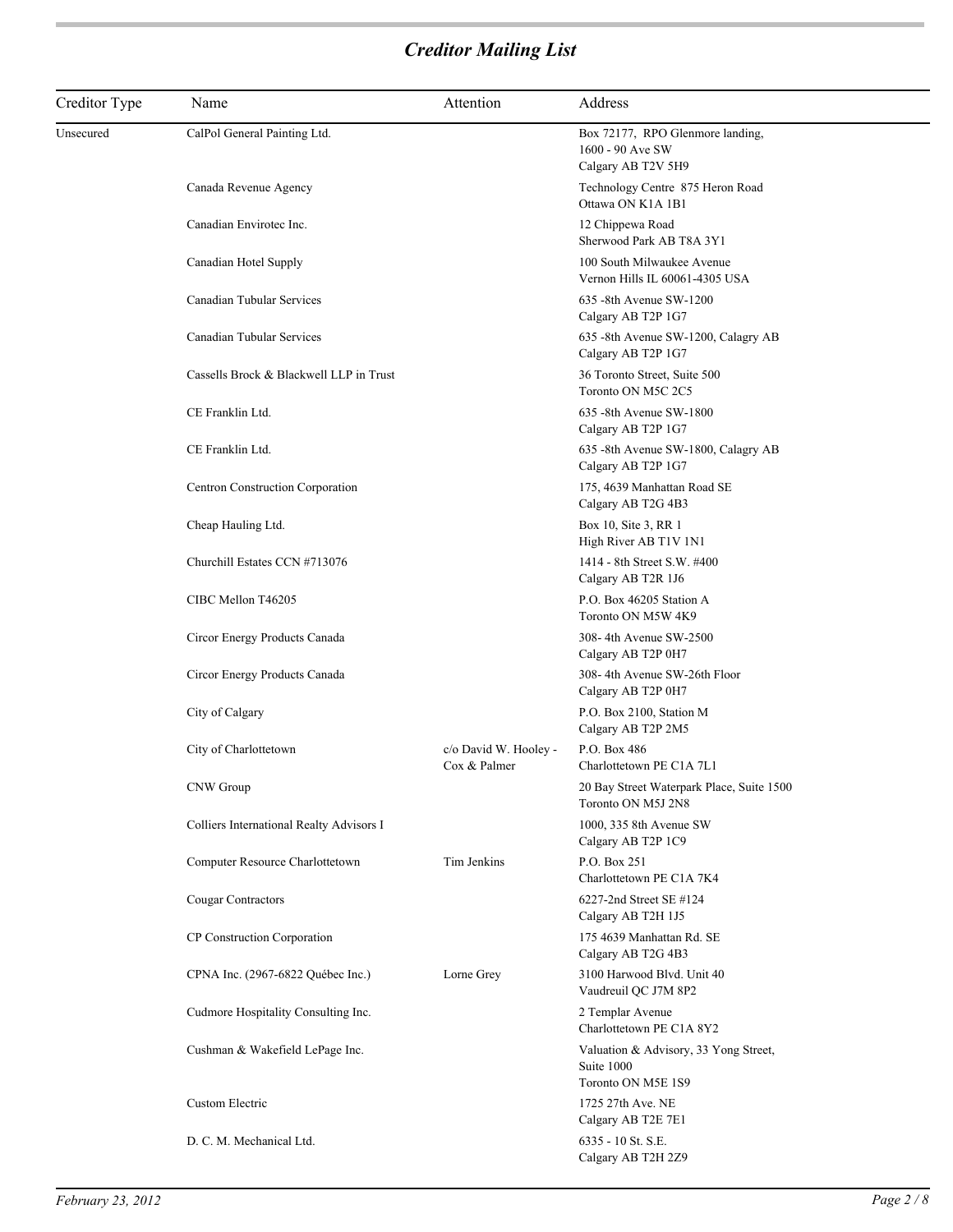| Creditor Type | Name                                 | Attention | Address                                                                             |
|---------------|--------------------------------------|-----------|-------------------------------------------------------------------------------------|
| Unsecured     | Day Nite Neon Signs Ltd.             |           | 35 Fielding Avenue<br>Dartmouth NS B3B 1E3                                          |
|               | DBA Solar Electric Inc.              |           | PO Box 121<br>Hunter River PE C0A 1N0                                               |
|               | DEGI Homburg Harris LP               |           | 207 9th Avenue<br>Calgary AB T2P 1K3                                                |
|               | Delta Prince Edward                  |           | 18 Queen Street<br>Charlottetown PE C1A 4A1                                         |
|               | Denis Office Supplies (UE)           |           | 123 Lutz Street<br>Moncton NB E1C 5E8                                               |
|               | DHL Customs Brokerage Ltd.           |           | 200 Westcreek Blvd.<br>Brampton ON L6T 5T7                                          |
|               | Direct Energy Business Services - AB |           | PO Box 2425<br>Edmonton AB T5J 2R4                                                  |
|               | Direct Energy Regulated Services     |           | PO Box 2427<br>Edmonton AB T5J 2R4                                                  |
|               | Dominion Protection Services Ltd.    |           | Suite 247, 1935 32nd Ave NE<br>Calgary AB T2E 7C8                                   |
|               | Dramis Network Cableing Ltd.         |           | 75 Akerley Blvd Unit F<br>Dartmouth NS B3B 1R7                                      |
|               | Dundee Arms Inn                      |           | 200 Pownal St.<br>Charlottetown PE C1A 3W8                                          |
|               | Dyne Holdings Ltd.                   |           | P.O. Box 1810<br>Charlottetown PE C1A 7N5                                           |
|               | EBA Engineering Consultants Ltd.     |           | Riverbend Atrium One<br>Calgary AB T2C 2X5                                          |
|               | Federal Express Canada Ltd.          |           | P.O. Box 4626 Toronto Stn A<br>Toronto ON M5W 5B4                                   |
|               | Fin - Wall Site Services Ltd.        |           | #112, 2850 - 107 Avenue S.E.<br>Calgary AB T2Z 3R7                                  |
|               | Fitzgerald and Snow                  |           | 190 Greenwood Drive<br>Summerside PE C1N 4K2                                        |
|               | FMC Building Services Inc.           |           | Unit 6, 3300 14th Avenue NE<br>Calgary AB T2A 6J4                                   |
|               | Gienow Windows & Doors               |           | 7140-40 Street SE<br>Calgary AB T2C 2B6                                             |
|               | Giusti Group Limited Partnership     |           | #4 Industry Way SE<br>Calgary AB T3S 0A2                                            |
|               | Grant Thornton LLP- Halifax          |           | Cogswell Tower - Suite 1100, 2000<br><b>Barrington Street</b><br>Halifax NS B3J 3K1 |
|               | Greenlife Landscaping (1995) Ltd.    |           | Bay #6, 4429 - 6 Street NE<br>Calgary AB T2E 3Z8                                    |
|               | Gypsum Drywall (Southern) Ltd.       |           | <b>Box 177</b><br>De Winton AB T0L 0X0                                              |
|               | HALCRAFT PRINTING LTD.               |           | 2688 ROBIE ST<br>Halifax NS B3K 4N8                                                 |
|               | Hearts and Flowers                   |           | 49 University Avenue<br>Charlottetown PE C1A 4K7                                    |
|               | Helmke-Rechtsanwalt Lindberg         |           | Rathausmarkt 5<br>Hamburg 20095 Germany                                             |
|               | Hilti Canada Corporation             |           | 6790 Centry Ave. Suite 300<br>Mississauga ON L5N 2V8                                |
|               | Hirtles Sound Solutions              |           | 106 Kensington Road, Unit H<br>Charlottetown PE C1A 5J5                             |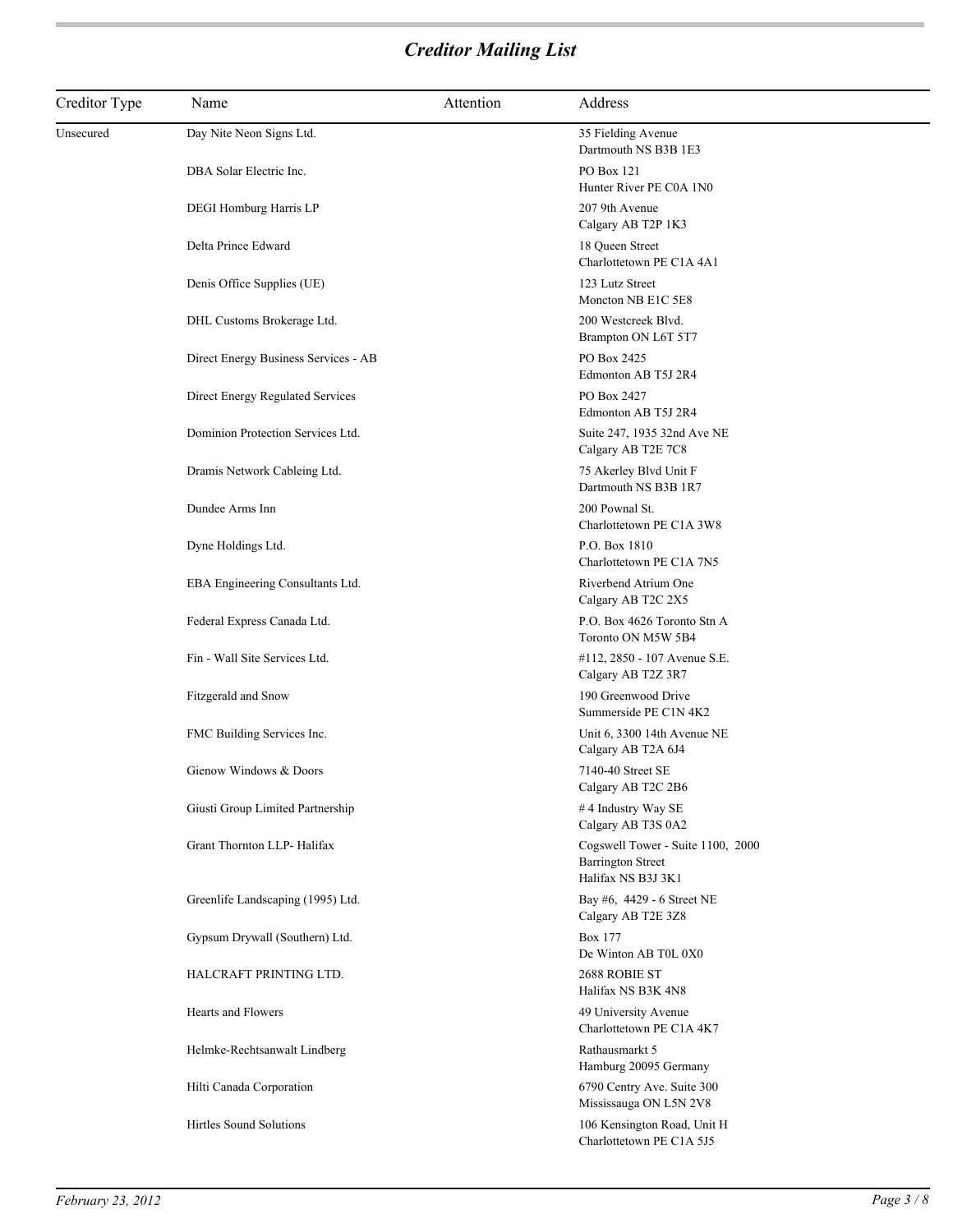| Creditor Type | Name                                | Attention | Address                                                                  |
|---------------|-------------------------------------|-----------|--------------------------------------------------------------------------|
| Unsecured     | Homburg Canada Inc.                 |           | 32 Akerley Blvd.<br>Dartmouth NS B3B 1N1                                 |
|               | Homburg Canada Inc.                 |           | 32 Akerley Blvd.<br>Dartmouth NS B3B 1N1                                 |
|               | Homburg Canada REIT Management Inc. |           | 32 Akerley Blvd<br>Dartmouth NS B3B 1N1                                  |
|               | Homburg Canada REIT Management Inc. |           | 32 Akerley Blvd<br>Dartmouth NS B3B 1N1                                  |
|               | Homburg Insurance Company Ltd       |           | 1740 Brunswick Street, Suite 100<br>Halifax NS B3J 3X8                   |
|               | Homco Realty Fund (12) L.P.         |           | 32 Akerley Blvd<br>Dartmouth NS B3B 1N1                                  |
|               | Homco Realty Fund (130) LP          |           | 1 Place Alexis Nihon<br>Montreal QC H3Z 3B8                              |
|               | Home Depot                          |           | P.O. Box 4609, Stn. A<br>Toronto ON M5W 4Z5                              |
|               | Home Depot                          |           | P.O. Box 4609, Stn. A<br>Toronto ON M5W 4Z5                              |
|               | <b>HSBC Bank Canada</b>             |           | 2001 McGill College, suite 300<br>Montréal QC H3A 1G1                    |
|               | <b>HSBC Bank Canada</b>             |           | 2001 McGill College, suite 300<br>Montréal QC H3A 1G1                    |
|               | <b>HSBC Bank Canada</b>             |           | 407-8th Avenue SW<br>Calgary AB T2P 1E5                                  |
|               | <b>HSBC Bank Canada</b>             |           | 407-8th Avenue SW<br>Calgary AB T2P 1E5                                  |
|               | <b>HSBC</b> Mastercard              |           | P.O. Box 6044, Stn Centre-Ville<br>Montréal QC H3C 3X2                   |
|               | IB Jensen Masonry Ltd.              |           | 3632 Manchester Rd. SE<br>Calgary AB T2G 3Z5                             |
|               | Inverness Construction Corp.        |           | 175 4639 Manhattan Rd. SE<br>Calgary AB T2G 4B3                          |
|               | Island Chemicals Inc.               |           | P.O. Box 2829, 5 Garfield Street<br>Charlottetown PE C1A 8C4             |
|               | Island Coastal Services Ltd.        |           | P.O. Box 151, 155 Belvedere Avenue<br>Charlottetown PE C1A 7K4           |
|               | Island Investment Development Inc.  |           | 94 Euston Street - PO Box 1176<br>Charlottetown PE C1A 7M8               |
|               | J & S Sheet Metal                   |           | 24 E Garfield Street<br>Charlottetown PE C1A 6A5                         |
|               | James C. Johnson Associates Inc.    |           | Suite 2 Pickard Building<br>Charlottetown PE C1A 8R4                     |
|               | Jennings Capital                    |           | 308-4th Avenue SW-2700<br>Calgary AB T2P 0H7                             |
|               | JNA Mechanical Ltd.                 |           | 383 Coventry Road N.E.<br>Calgary AB T3K 5N2                             |
|               | Kaba Ilco Inc.                      |           | c/o Fairway Associates, 3 baye Vista<br>Court<br>Shediac Cape NB E4C 2Y7 |
|               | KBM Commercial Floor Coverings      |           | 1260 - 26 Avenue SE<br>Calgary AB T2G 5S2                                |
|               | Key West Projects                   |           | 635 -8th Avenue SW-1700, Calagry AB<br>Calgary AB T2P 1G7                |
|               | Keywest Projects                    |           | 635 -8th Avenue SW, 17th floor, Calagry<br>AB<br>Calgary AB T2P 1G7      |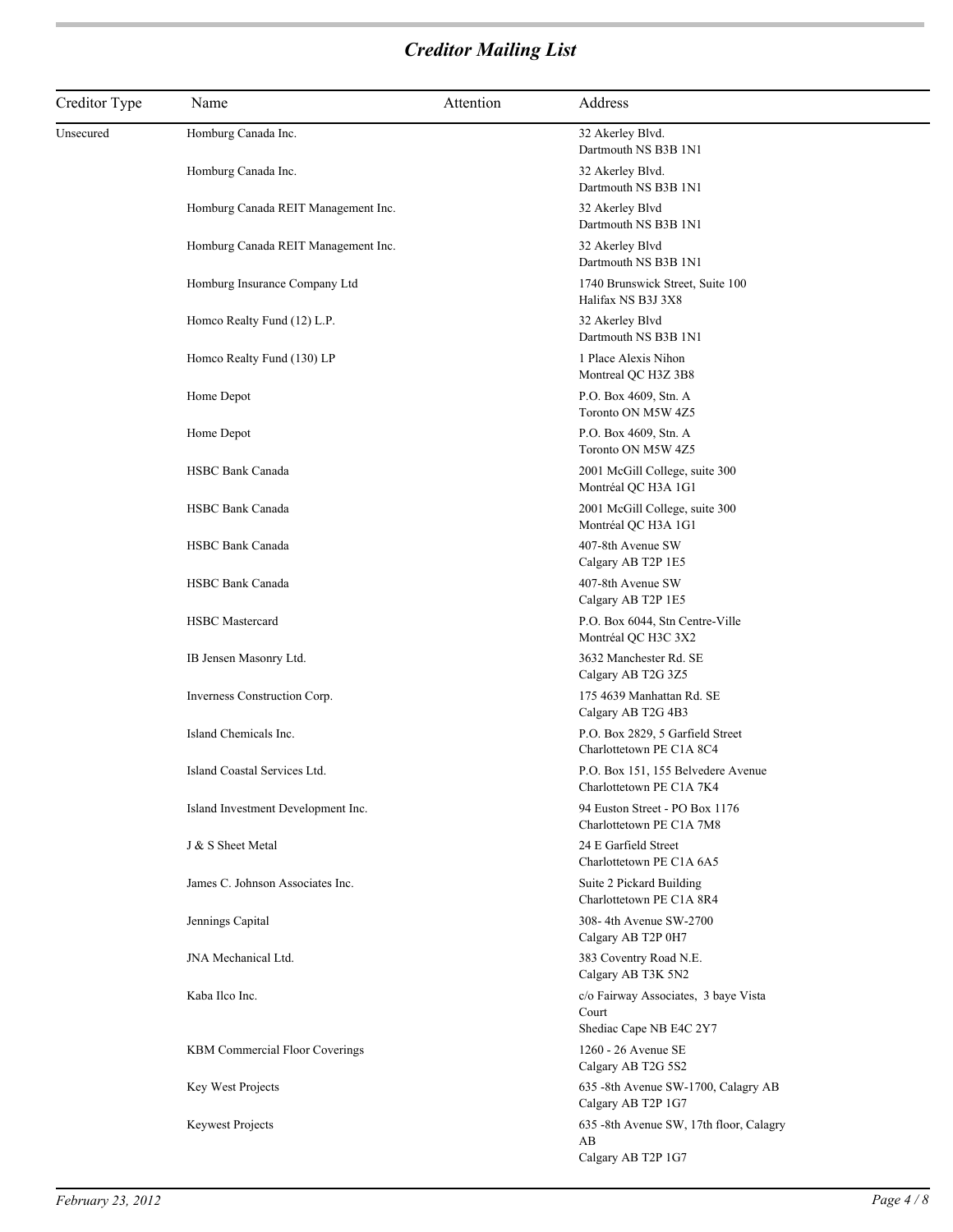| Creditor Type | Name                                                 | Attention          | Address                                                                 |
|---------------|------------------------------------------------------|--------------------|-------------------------------------------------------------------------|
| Unsecured     | Kindersley Contracting Ltd.                          |                    | 175 4639 Manhattan Road SE<br>Calgary AB T2G 4B3                        |
|               | Kindersley Leasing Corporation                       |                    | 175 - 4639 Manhattan Road SE<br>Calgary AB T2G 4B3                      |
|               | Kindersley Management Corporation                    |                    | 175, Manhattan Road SE<br>Calgary AB T2G 4B3                            |
|               | Lafarge Canada Inc.                                  |                    | PO Box 2532 Station M<br>Calgary AB T2P 5P9                             |
|               | Lightform Canada Inc.                                |                    | 10545 - 124 Street<br>Edmonton AB T5N 1R8                               |
|               | Loyens & Loeff N.V.                                  | Harriette Hofstede | Blaak 31<br>Rotterdam, 3011 GA The Netherlands                          |
|               | MacArthur's Appliances                               |                    | 96 Mt. Edward Road<br>Charlottetown PE C1A 5S6                          |
|               | MacLeod Dixon                                        |                    | 3700 Canterra, 400 - 3rd Street SW<br>Calgary AB T2P 4H2                |
|               | Maestro PMS                                          |                    | 8300 Woodbine Ave 5th Floor<br>Markham ON L3R 9Y7                       |
|               | McCaw Environmental Protection Alberta               |                    | 90 Evansbrooke Park NW<br>Calgary AB T3P 1E4                            |
|               | McDonald, Sally                                      |                    | 8805 63 Avenue<br>Grande Prairie AB T8W 2V4                             |
|               | McInnes Cooper                                       |                    | 1300-1969 Upper Water Street<br>Halifax NS B3J 2V1                      |
|               | MechWave Engineering Ltd.                            |                    | 200, 1518 Seventh Street SW<br>Calgary AB T2R 1A7                       |
|               | Meijers Assurantiën                                  |                    | Postbus 707<br>Amsteveen 1180 AS Netherlands                            |
|               | MHI Funds Mgmt                                       |                    | 635 -8th Avenue SW, 7th floor, Calagry<br>AB                            |
|               | Moe Hannah McNeil LLP                                |                    | Calgary AB T2P 1G7<br>635 -8th Avenue SW-800<br>Calgary AB T2P 1G7      |
|               | <b>MRW</b>                                           |                    | 852, New Glasgow road<br>Charlottetown PE C1E 1Z4                       |
|               | N.V. Nederlandsch Administratie - en<br>trustkantoor |                    | Herengracht 420<br>Amsterdam 11017 BZ Netherlands                       |
|               | National Neon Displays Ltd.                          |                    | #12, 1115 - 48th Avenue SE<br>Calgary AB T2G 2A7                        |
|               | Office Interiors Inc.                                |                    | 656 Windmill Road<br>Dartmouth NS B3B 1B8                               |
|               | Osler, Hoskin & Harcourt                             |                    | 1000 rue De La Gauchetiere Ouest, Bureau<br>2100<br>Montreal QC H3B 4W5 |
|               | Pagnotta Industries Inc.                             |                    | 3269 Parson Rd.<br>Edmonton AB T6N 1B4                                  |
|               | Parlee McLaws LLP                                    |                    | 3400 Petro-Canada Centre, 150 - 6<br>Avenue SW<br>Calgary AB T2P 3Y7    |
|               | Pater Audio                                          |                    | 355 York Point Rd.<br>Cornwall PE C0A 1H0                               |
|               | Persta Ressources Ltd.                               |                    | 308-4th Avenue SW-2717<br>Calgary AB T2P 0H7                            |
|               | Porter Tile & Marble (1991) Ltd.                     |                    | 5746 Burleigh Cres. SE<br>Calgary AB T2H 1Z8                            |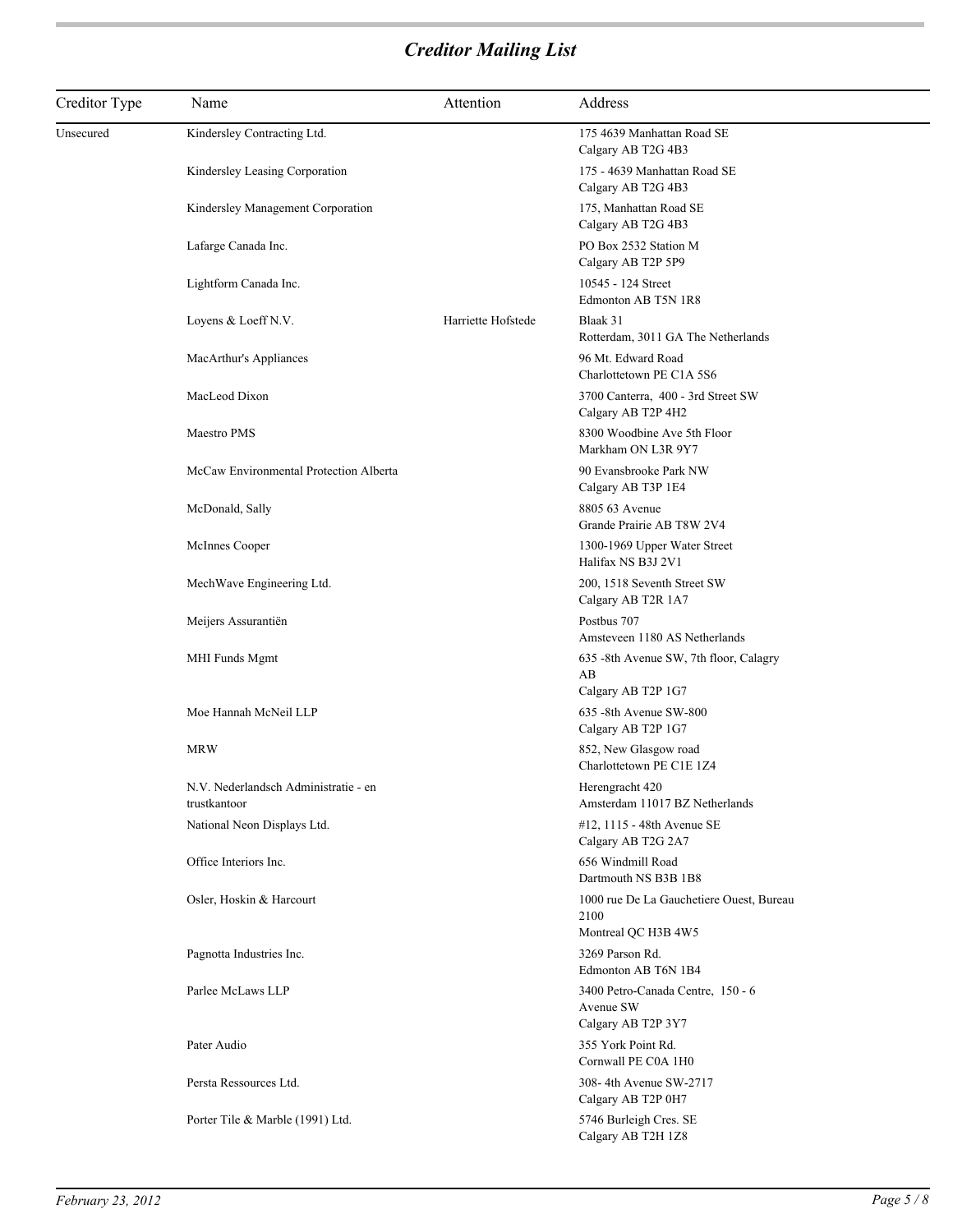| Creditor Type | Name                                     | Attention     | Address                                                                   |
|---------------|------------------------------------------|---------------|---------------------------------------------------------------------------|
| Unsecured     | Precision Mechanical Inc.                |               | 4-G Walker Drive<br>Charlottetown PE C1A 8S6                              |
|               | Preecision aluminum Manfacturing 2009 In |               | 5150 46 Avenue SE<br>Salmon Arm BC V1E 1X2                                |
|               | Premier Petroleum Corp                   |               | 635 -8th Avenue SW-2200, Calagry AB<br>Calgary AB T2P 1G7                 |
|               | Provincial Tax Commissioner              |               | PO Box 1330<br>Charlottetown PE C1A 7N1                                   |
|               | R & M Rubber Stamp Co.                   |               | 10 Akerley Blvd., Unit 7<br>Dartmouth NS B3B 1J4                          |
|               | Registry of Joint Stock Companies        |               | 1505 Barrington Street<br>Halifax NS B3J 2Y4                              |
|               | Reno-Ready Floors                        |               | 630 Rocky Ridge View NW<br>Calgary AB T3G 5C2                             |
|               | Revenu Quebec                            |               | 3800 rue Marly<br>Quebec City QC G1X 4A5                                  |
|               | RGO Office Product Partnership           |               | 100, 229 33rd Street NE<br>Calgary AB T2A 4Y6                             |
|               | Richerd Homburg                          |               | 1741 Brunswick Street<br>Halifax NS B3J 3X8                               |
|               | Rieger, Darren                           |               | Box 895<br>Trochu AB T0M 2C0                                              |
|               | Ritch Durnford                           |               | CIBC Building 1200-1809 Barrington<br><b>Street</b><br>Halifax NS B3J 3K8 |
|               | Robertson & Associates Engineering Ltd.  |               | 138, 4242 - 7 Street S.E.<br>Calgary AB T2G 2Y8                           |
|               | Roger Welsh                              |               | 4904-135 Ridge road<br>Radium Hot Springs BC V0A 1M0                      |
|               | <b>ROGERS</b>                            |               | C.P. 11442<br>MONTREAL QC H3C 5J2                                         |
|               | Romspen Mortgage Corporation             |               | 162 Cumberland Street - Suite 300<br>Toronto ON M5R 2N5                   |
|               | Romspen Mortgage Corporation             |               | 162 Cumberland Street - Suite 300<br>Toronto ON M5R 2N5                   |
|               | Rona Revy Inc.                           |               | 287 RONA H&G Calgary Crowfoot<br>Calgary AB T3G 4C8                       |
|               | Rothschild (Canada) Ltd.                 |               | 1002 Sherbrooke Street West, Suite 2300<br>Montreal QC H3A 3L6            |
|               | Royal Bank Life Insurance Company        |               | po box 2691 station A<br>Toronto ON M5W 2N7                               |
|               | Royal Construction Limited               |               | 39, 3610 - 50th Avenue S.E.<br>Calgary AB T2B 3N9                         |
|               | Royal Construction Ltd.                  | Shelley Allen | 39, 3610-50th Avenue S.E.<br>Calgary AB T2B 3N9                           |
|               | <b>Rwam Insurance Administrators</b>     |               | 49 Industrial Drive<br>emera ON N3B 3B1                                   |
|               | Shaw Cablesystems G.P.                   |               | P.O. Box 2468 Stn. Main<br>Calgary AB T2P 4Y2                             |
|               | Sign Craft                               |               | P.O. Box 371<br>Charlottetown PE C1A 7K7                                  |
|               | Skyline Roofing Ltd.                     |               | $#261185$ Wagon Wheel Way<br>Rocky View AB T4A 0E2                        |
|               | Sotheby's International Realty Quebec    |               | 290 Place d'Youville<br>Montreal QC H2Y 2B6                               |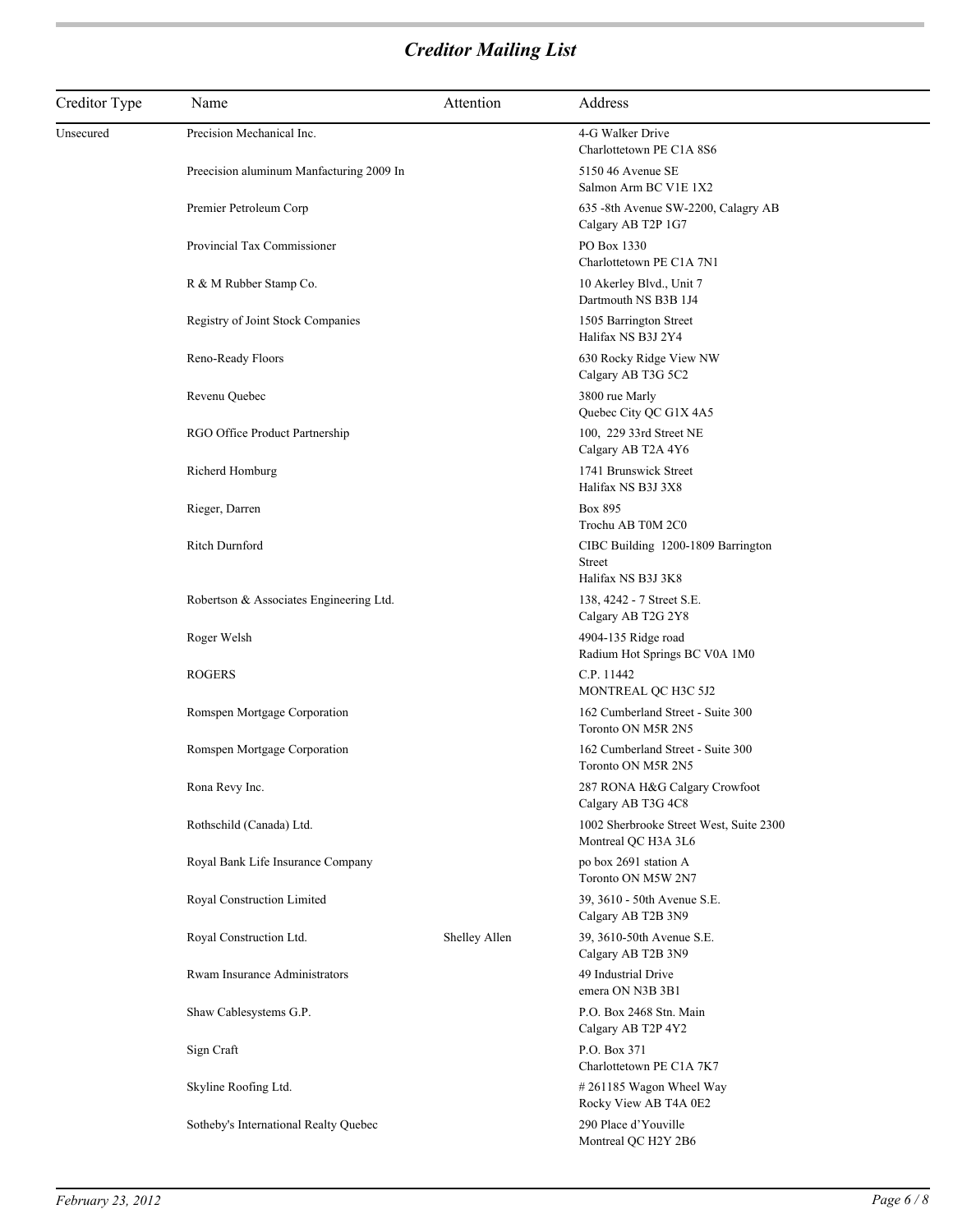| Creditor Type | Name                                                          | Attention | Address                                                                                                    |
|---------------|---------------------------------------------------------------|-----------|------------------------------------------------------------------------------------------------------------|
| Unsecured     | <b>St.Croix Printing</b>                                      |           | P.O. Box 250<br>St. Stephen NS B3B 1N1                                                                     |
|               | <b>Standard Textile</b>                                       |           | World Headquarters, P.O. Box 371805<br>Cincinatti OH 45222-1805 USA                                        |
|               | Stantec Consulting inc.                                       |           | 49. Frederick street<br>Kitchener ON N2H 6M7                                                               |
|               | Statoil                                                       |           | 635 -8th Avenue SW-3600, Calagry AB<br>Calgary AB T2P 1G7                                                  |
|               | Stewart McKelvey (PEI)                                        |           | PO Box 2140<br>Charlottetown PE C1A 8B9                                                                    |
|               | Stewart McKelvey Stirling Scales                              |           | P.O. Box 997<br>Halifax NS B3J 2X2                                                                         |
|               | Stichting Administratiekantoor Homburg<br>Eastern Europe Fund |           | Beckeringhstraat 37<br>Soest, 3763 Netherlands                                                             |
|               | <b>TAQA North</b>                                             |           | 308-4th Avenue SW-2800<br>Calgary AB T2P 0H7                                                               |
|               | Taqa North Ltd.                                               |           | 19th floor 308 4th ave SW<br>Calgary AB T2P 0H7                                                            |
|               | Taylor Realties Limited                                       |           | P.O. Box 1810<br>Charlottetown PE C1A 7N5                                                                  |
|               | TechnoMedia                                                   |           | 17 Pownal Street<br>Charlottetown PE C1A 3V7                                                               |
|               | Tents for Events                                              |           | PO Box 24016<br>Stratford PE C1B 2V5                                                                       |
|               | The Cadillac Fairview Corporation Ltd.                        |           | Ste 300 - 645 7 Ave<br>Calgary AB T2P 4G8                                                                  |
|               | The Guardian                                                  |           | 165 Prince Street<br>Charlottetown PE C1A 7L8                                                              |
|               | ThyssenKrupp Elevator                                         |           | 410 Passmore Ave Unit 1<br>Toronto ON M1V 5C3                                                              |
|               | <b>Total Firestop</b>                                         |           | 1023, 31 Jamieson Avenue<br>Red Deer AB T4P 0J1                                                            |
|               | Tourism Industry Association of PEI                           |           | Meetings & Conventions Prince Edward<br>Island, P.O. Box 972 - 91 Water Street<br>Charlottetown PE C1A 7M4 |
|               | Town and Country Uniforms                                     |           | 5675 Cristophe-Colomb<br>Montreal QC H2S 2E8                                                               |
|               | Trains Lawn Care Services Ltd.                                |           | 132-250 Shawville Blvd SE, PO Box 198<br>Calgary AB T2Y 2Z7                                                |
|               | TravelClick Inc.                                              |           | PO Box 4376 - T43761C, Postal Station A<br>Toronto ON M5W 3V5                                              |
|               | Tri / Jay Electric Ltd.                                       |           | 2715a Centre Street<br>Calgary AB T2E 2V5                                                                  |
|               | Triple L Acoustic's & Drywall Ltd.                            |           | 9655 - 85 Ave<br>Grande Prairie AB T8V 3K4                                                                 |
|               | Tucker Wirelinie Services                                     |           | 635 -8th Avenue SW Calagry AB<br>Calgary AB T2P 1G7                                                        |
|               | Tuscany Drywall Limited Partnership                           |           | 4 Industry Way SE<br>Calgary AB T3S 0A2                                                                    |
|               | Uni Invest Hold NV                                            |           | Beckeringhstraat 36<br>Soest, 3762 Netherlands                                                             |
|               | Unispray Irrigation Systems Ltd.                              |           | 940 Lake Christina Way S.E.<br>Calgary AB T2J 2R3                                                          |
|               | Vacation World Travel                                         |           | Suite 209, Chinook Park Plaza<br>Calgary AB T2H 0J9                                                        |